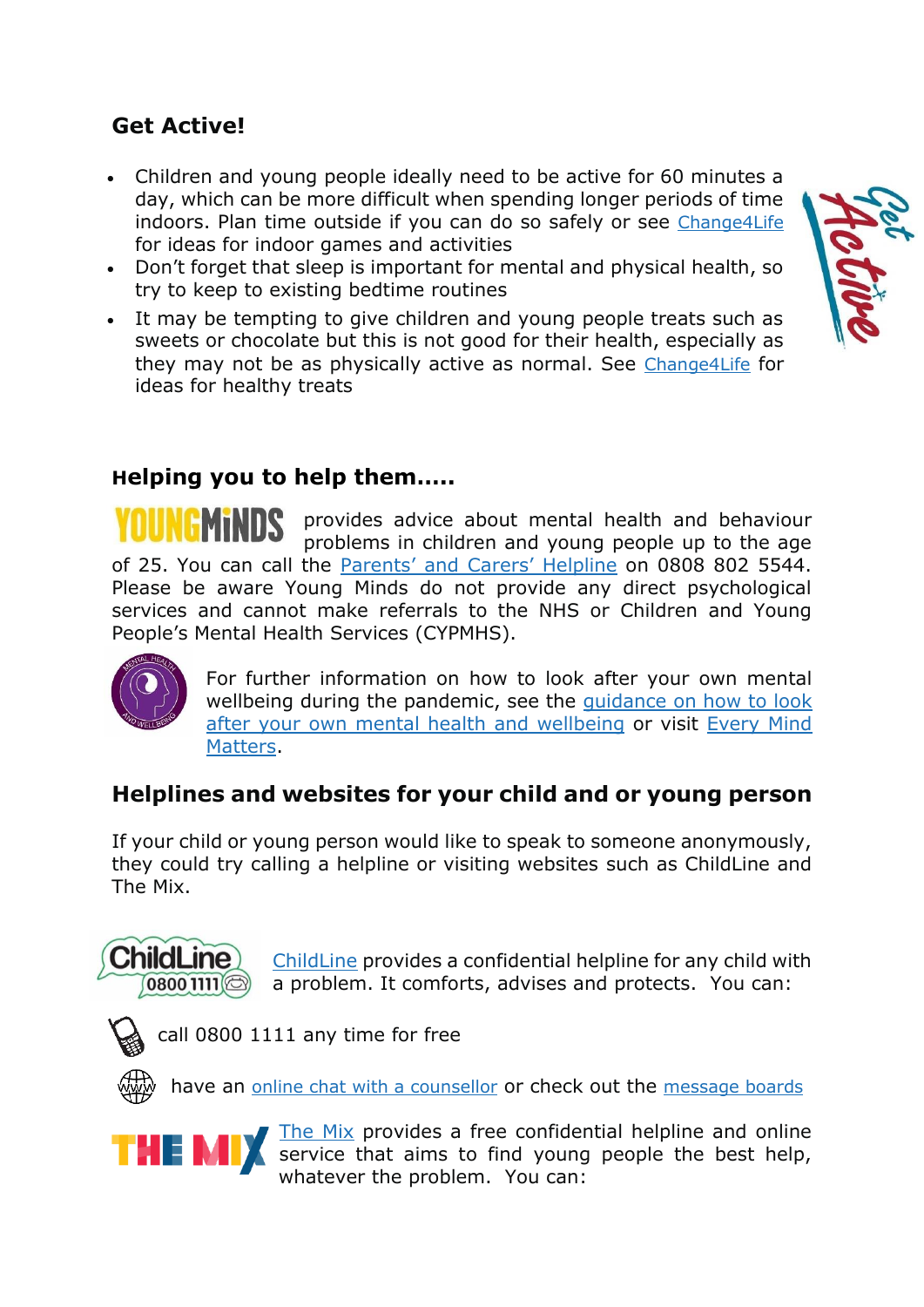

call 0808 808 4994 for free – lines are open from 11am to 11pm every day



access the on line community by clicking [HERE](https://community.themix.org.uk/)



[email](http://www.themix.org.uk/get-support/speak-to-our-team/email-us) The Mix



provides free, confidential support, 24/7 via text for for support in a crisis anyone at crisis anytime, anywhere.

You can:

- text **SHOUT** to **85258** in the UK to text with a trained Crisis Volunteer
- text with someone who is trained and will provide active listening and collaborative problem-solving



Rise [Above](http://www.riseabove.org.uk/) is a digital resource developed to address health challenges, including coronavirus (COVID-19), in a way that resonates with young people. It offers a digital hub providing young people with a safe and inspiring space

where they can learn how to deal with the issues that matter to them and build their resilience and confidence.<http://www.riseabove.org.uk/>



## **Foodbanks**

West Sussex Community Hubs can offer support if you are struggling to ensure you have food for your family, collect medication or in need of any additional

support for your child with additional needs. Please don't hesitate to get in touch if you need assistance. For more information go to the **West [Sussex](https://www.westsussex.gov.uk/leisure-recreation-and-community/supporting-local-communities/community-hub-covid-19/#overview) County Council Website [Community](https://www.westsussex.gov.uk/leisure-recreation-and-community/supporting-local-communities/community-hub-covid-19/#overview) Hub page**. You can also phone 033 022 27980 between 8am and 8pm.

**The Trussell Trust can also provide support**. If you are in financial crisis and live in England or Wales, please call *0808 2082138* for free (open Monday to Friday, 9am-5pm) to talk confidentially to a trained Citizens Advice adviser. They will help address your crises and provide support to maximise your income, help you navigate the benefits system and identify any additional grants you could be entitled to. If needed, they'll issue you with a voucher so you can get an emergency food parcel from your local food bank

<https://www.trusselltrust.org/get-help/>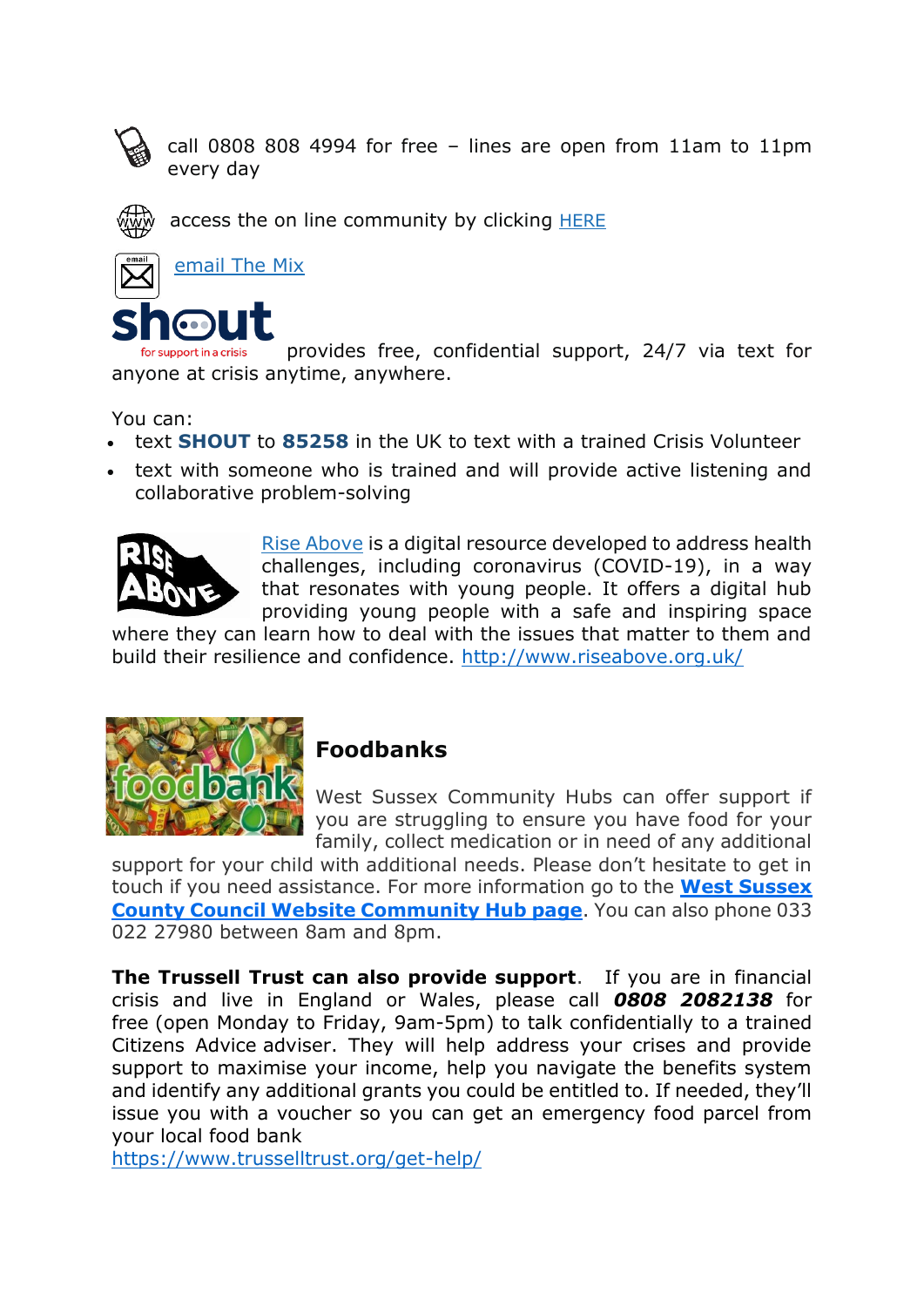## **Help Hubs**



#### **Adur and Worthing**

**Email** [adurworthinghub@westsussex.gov.uk](mailto:adurworthinghub@westsussex.gov.uk) **Tel:** 07841 [867340](tel:07841%20867340)

### **Address**

Centenary House Durrington Lane Durrington BN13 2QB *Opening times: Monday, Tuesday, Thursday and Friday, 9.30am-3.00pm* 



**Arun Email** [arunhub@westsussex.gov.uk](mailto:arunhub@westsussex.gov.uk) **Tel:** 07860 [858654](tel:07860%20858654)

**Address** Durban House Durban Road Bognor Regis PO22 9RE

*Opening times: Monday to Friday, 9.00am-4.00pm* 



**Chichester Email** [chichesterhub@westsussex.gov.uk](mailto:chichesterhub@westsussex.gov.uk) **Tel:** 07860 [858616](tel:07860%20858616)

**Address** Chichester Nursery School Children and Family Centre St James' Chichester PO19 7AB **Opening times: Monday to Friday, 9.00am-4.00pm** 



**Crawley Email [crawleyhub@westsussex.gov.uk](mailto:crawleyhub@westsussex.gov.uk) Crawley Tel: 07542 [856334](tel:07542%20856334)** 

**Address**